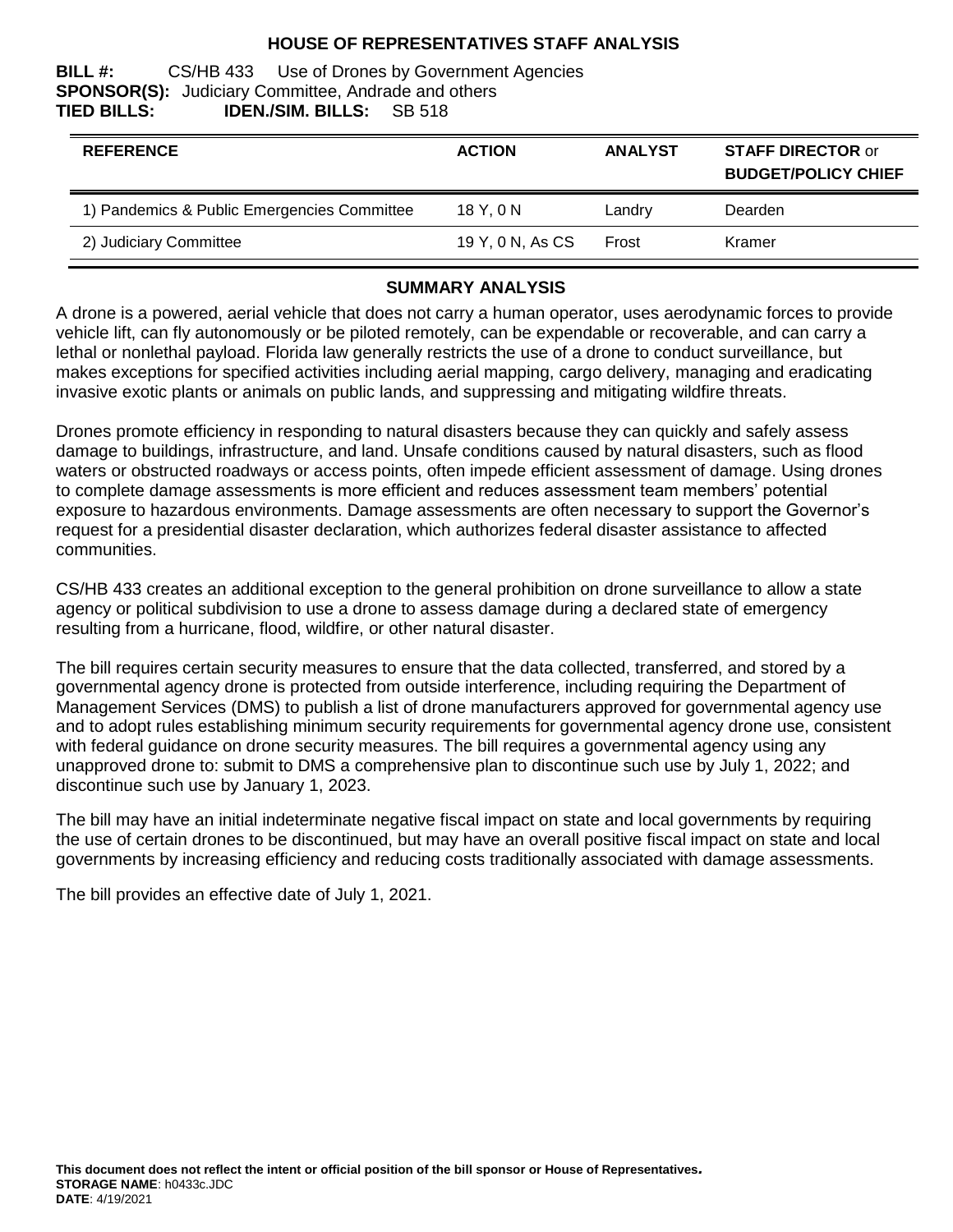#### **FULL ANALYSIS**

### **I. SUBSTANTIVE ANALYSIS**

### A. EFFECT OF PROPOSED CHANGES:

#### **Background**

#### Drones

#### *Florida Law*

Section 934.50, F.S., defines a drone as a powered, aerial vehicle that:

- Does not carry a human operator;
- Uses aerodynamic forces to provide vehicle lift;
- Can fly autonomously or be piloted remotely;
- Can be expendable or recoverable; and
- Can carry a lethal or nonlethal payload.<sup>1</sup>

The entire system of a drone and its associated elements, including communication links and components used to control the drone, is called an unmanned aircraft system (UAS). <sup>2</sup> Drones vary in size and weight and may be controlled manually or by an autopilot system using a data link that connects the drone's pilot to the drone. A drone may be equipped with infrared cameras<sup>3</sup> or "LADAR" (laser radar).<sup>4</sup>

Florida law restricts the use of drones by individuals and government entities to conduct surveillance. A real property owner is presumed to have a reasonable expectation of privacy on his or her privately owned real property if he or she cannot be seen by persons at ground level who are in a place they have a legal right to be.<sup>5</sup> As such, law enforcement is not authorized to use a drone to gather evidence or other information, with certain exceptions. When law enforcement has a reasonable suspicion that swift action is needed for one of the following reasons, drone use is permitted to:

- Prevent imminent danger to life or serious damage to property;
- Forestall the imminent escape of a suspect or the destruction of evidence; or
- Achieve purposes including facilitating the search for a missing person.<sup>6</sup>

Other exceptions authorizing drone use include:

- Countering terrorist attacks;
- Effecting search warrants authorized by a judge;
- Lawful business activities licensed by the state, with certain exceptions;
- Assessing property for ad valorem taxation purposes;
- Capturing images of utilities for specified purposes;
- Aerial mapping;
- Cargo delivery;
- Capturing images necessary for drone navigation;
- Routing, siting, installation, maintenance, or inspection of communications service facilities; and

 $\overline{a}$  $1$  S. 934.50(2)(a), F.S.

<sup>2</sup> S. 330.41(2)(c), F.S.

<sup>&</sup>lt;sup>3</sup> Infrared cameras can see objects through walls based on the relative levels of heat produced by the objects. Richard M. Thompson II, *Drones in Domestic Surveillance Operations: Fourth Amendment Implications and Legislative Responses*, Congressional Research Service, (Apr. 3, 2013) [www.fas.org/sgp/crs/natsec/R42701.pdf](http://www.fas.org/sgp/crs/natsec/R42701.pdf) (last visited Apr. 19, 2021).

<sup>4</sup> The research and development laboratory at the Massachusetts Institute of Technology has developed airborne LADAR systems that generate detailed 3D imagery of terrain and structures, including those beneath dense foliage. The lab reports that a micro-LADAR may be used under both clear and heavy foliage conditions for surveillance and reconnaissance missions as well as for humanitarian assistance and disaster relief operations. Massachusetts Institute of Technology, *Micro-ladar*[, https://www.ll.mit.edu/r-d/projects/micro](https://www.ll.mit.edu/r-d/projects/micro-ladar)[ladar](https://www.ll.mit.edu/r-d/projects/micro-ladar) (last visited Apr. 19, 2021).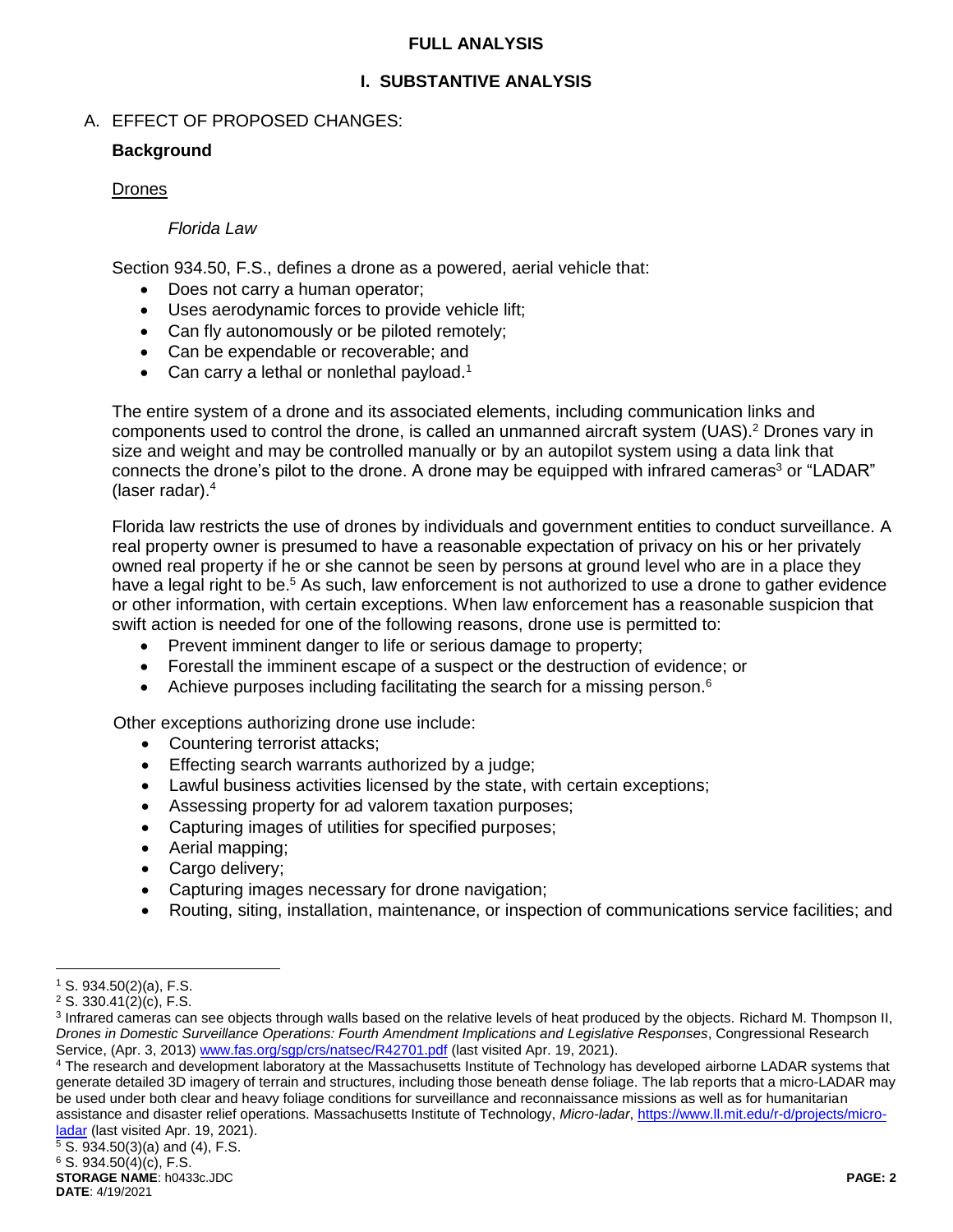Non-law enforcement use by employees of the Fish and Wildlife Conservation Commission or the Florida Forest Service for managing invasive exotic plants or animals, and suppressing and mitigating wildfires.<sup>7</sup>

Section 934.50, F.S., further provides that evidence obtained or collected by a law enforcement agency using a drone is not admissible in a criminal prosecution in any court of law in the state, unless it is authorized under an exception.<sup>8</sup>

### *Federal Regulation*

The Federal Aviation Administration (FAA) regulates use of navigable airspace.<sup>9</sup> The FAA has allowed drone use for essential public operations such as firefighting, disaster relief, search and rescue, law enforcement, border patrol, and scientific research since 1990.<sup>10</sup> In February 2012, Congress passed the Federal Aviation Authority Modernizing and Reform Act (Act), which required the FAA to safely open the nation's airspace to drones by September 2015. Based on authority granted by the Act, the FAA issued regulations on the operation and certification of small (less than 55 pounds at take-off) UAS in June 2016. The 2016 small drone regulations are still in effect and include airspace restrictions and a waiver mechanism allowing for deviations from drone operational restrictions upon application and authorization by the FAA.<sup>11</sup>

In 2017, the FAA launched the UAS Integration Pilot Program.<sup>12</sup> One objective of this pilot program is to test and evaluate various models of state, local, and tribal government involvement to develop and enforce federal regulation of drone operations. Current pilot program participants are exploring package delivery, delivery of life-saving medical equipment, pipeline inspection, airport security, and border protection.<sup>13</sup> These proposals require the FAA to waive some regulations controlling drone operation.

On January 18, 2019, the FAA announced a new proposed regulation for the use of drones that would allow drone operators to routinely fly over people and fly at night.<sup>14</sup> The final rule was published in the Federal Register on March 10, 2021, and is effective April 21, 2021. In addition to allowing routine flying of small drones over people, over moving vehicles, and at night if the drone and its user meet certain safety and pilot training criteria, the rule also requires certain remote identification information (remote ID) to be publicly broadcast by a drone in real time, including the drone's: identification; location and altitude; velocity; control station location and elevation; time mark; and emergency status. Under the rule, a drone pilot may comply with the remote ID requirements by operating a:

- Standard remote ID Drone (remote ID capability is built into the drone);
- Drone fitted with a remote ID broadcast module (remote ID capability is added to a drone without built-in ability to transmit the required information); or
- Drone without Remote ID, but only in a limited geographical area set aside for community-based organizations and educational facilities approved by the FAA.<sup>15</sup>

<sup>12</sup> Federal Aviation Administration, UAS Integration Program, *Program Overview*, (Oct. 25, 2017)

**DATE**: 4/19/2021

 $\overline{a}$ <sup>7</sup> S. 934.50(4)(a)-(b), and (d)-(k), F.S.

<sup>8</sup> S. 934.50(6), F.S.

<sup>9</sup> 49 U.S.C. § 40103 (2019).

<sup>10</sup> FAA, *Fact Sheet – Unmanned Aircraft Systems*, (Feb. 15, 2015),

[https://www.faa.gov/news/fact\\_sheets/news\\_story.cfm?newsId=18297](https://www.faa.gov/news/fact_sheets/news_story.cfm?newsId=18297) (last visited Apr. 19, 2021).

<sup>11</sup>*Operation and Certification of Small Unmanned Aircraft Systems*, 81 FR 42064-01, June 28, 2016. *See* 14 CFR Parts 21, 43, 61, 91, 101, 107, 119, 133, and 183

[https://www.faa.gov/uas/programs\\_partnerships/integration\\_pilot\\_program/](https://www.faa.gov/uas/programs_partnerships/integration_pilot_program/) (last visited Apr. 19, 2021).

<sup>13</sup> Federal Aviation Administration, *Integration Pilot Program Lead Participants*,

[https://www.faa.gov/uas/programs\\_partnerships/integration\\_pilot\\_program/lead\\_participants/](https://www.faa.gov/uas/programs_partnerships/integration_pilot_program/lead_participants/) (last visited Apr. 19, 2021).

<sup>14</sup> Safe and Secure Operations of Small Unmanned Aircraft Systems, 84 Fed. Reg. 3732, (Feb. 13, 2019) (codified at 14 CFR Part 107) <https://www.govinfo.gov/content/pkg/FR-2019-02-13/pdf/2019-00758.pdf> (last visited Apr. 19, 2021). <sup>15</sup> Federal Aviation Administration, *UAS Remote Identification Overview*,

**STORAGE NAME**: h0433c.JDC **PAGE: 3** [https://www.faa.gov/uas/getting\\_started/remote\\_id/#:~:text=Final%20Rule%20on%20Remote%20ID,station%20or%20take%2Doff%20l](https://www.faa.gov/uas/getting_started/remote_id/#:~:text=Final%20Rule%20on%20Remote%20ID,station%20or%20take%2Doff%20location) [ocation](https://www.faa.gov/uas/getting_started/remote_id/#:~:text=Final%20Rule%20on%20Remote%20ID,station%20or%20take%2Doff%20location) (last visited Apr. 19, 2021).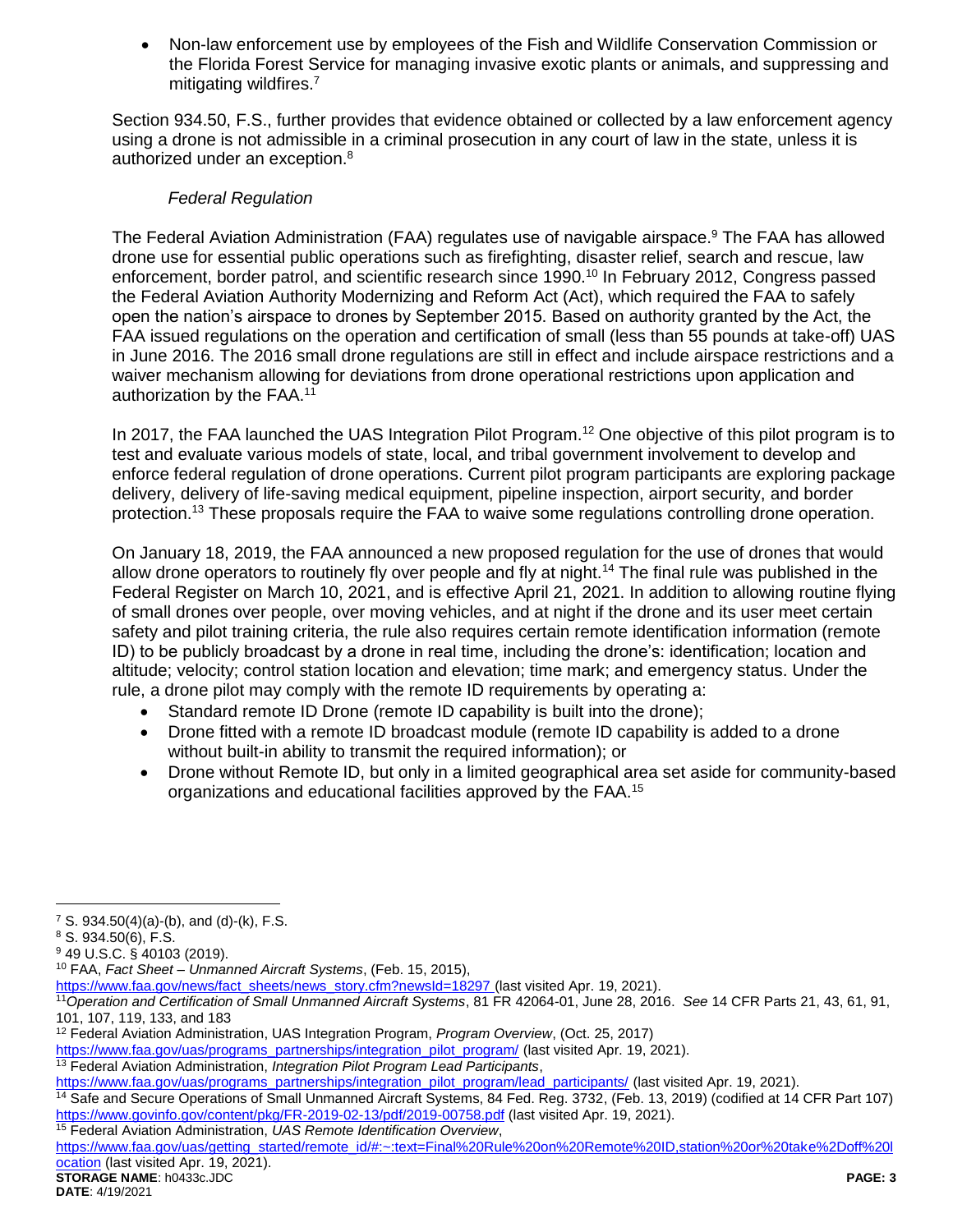#### *Public Safety Uses*

Drones have proven useful to law enforcement and governmental entities. Similar to helicopters, drones provide a broad vantage point, but are cheaper, can fly lower, and don't require an onboard pilot.<sup>16</sup> A study by the Center for the Study of the Drone at Bard College estimates that at least 910 state and local police, fire, emergency medical services, and other public safety agencies have acquired drones in recent years, and at least two thirds of the public safety agencies using drones are law enforcement agencies.<sup>17</sup> Some available capabilities include searching for missing persons;<sup>18</sup> enhancing situational awareness in active shooter, hostage, or barricaded suspect incidents;<sup>19</sup> and assisting with border patrol operations.<sup>20</sup>

Drones also promote efficiency in responding to natural disasters because they can quickly assess damage to buildings and infrastructure. During Hurricane Harvey in Houston in 2017, emergency management agencies used drones to monitor levees, predict flooding, estimate how long an area would be underwater, and create detailed maps.<sup>21</sup> In 2018, following Hurricane Michael, the University of Florida Institute of Food and Agricultural Sciences used drones to determine agricultural crop damage and yield reduction to provide a more accurate account of the damage caused by the storm.<sup>22</sup> Drones may also provide vital assistance to fire departments by using thermal cameras to find victims trapped in a fire, assess how a fire is spreading, or to make emergency supply deliveries. $^{23}$ 

In 2020, the legislature authorized non-law enforcement employees of the Fish and Wildlife Conservation Commission or the Florida Forest Service to use drones for managing and eradicating invasive exotic plants or animals on public lands and suppressing and mitigating wildfire threats.<sup>24</sup> Other states similarly authorize drone use for emergency management related activities. For example: Idaho authorizes law enforcement, fire departments, or other local or state government entities to use drones for the purpose of assessing damage due to natural disaster or fire<sup>25</sup> and in South Dakota, an emergency management worker who, acting within their scope of his or her duties, unintentionally or incidentally photographs, records, or otherwise observes another person in a private place is exempt from laws generally prohibiting such activity.<sup>26</sup>

#### Disaster Damage Assessments

The federal Robert T. Stafford Disaster Relief Act and Emergency Assistance Act (Stafford Act) was enacted to help ease the suffering of survivors and damage to communities resulting from a disaster.<sup>27</sup> To access federal assistance under the Stafford Act, a state's Governor must request the President of

<sup>20</sup> David Bier and Matthew Feeney, *Drones on the Border: Efficacy and Privacy Implications*, Cato Institute (May 1, 2018),

 $\overline{a}$ 

<sup>16</sup> Aarian Marshall, *Above Devastated Houston, Armies of Drones Prove Their Worth* (Sep. 4, 2017) <https://www.wired.com/story/houston-recovery-drones/> (last visited Apr. 19, 2021).

<sup>17</sup> Dan Gettinger, *Public Safety Drones: An Update*, Center for the Study of the Drone at Bard College, (May 2018)

<https://dronecenter.bard.edu/files/2018/05/CSD-Public-Safety-Drones-Update-1.pdf> (last visited Apr. 19, 2021).

<sup>18</sup> Associated Press, *Lost horse riders found with drone* (Jan. 26, 2019) [https://www.wctv.tv/content/news/Lost-horse-riders-found-with](https://www.wctv.tv/content/news/Lost-horse-riders-found-with-drone-504913522.html)[drone-504913522.html](https://www.wctv.tv/content/news/Lost-horse-riders-found-with-drone-504913522.html) (last visited Apr. 19, 2021).

<sup>19</sup> Los Angeles Police Department, *Small Unmanned Aerial System Pilot Program Deployment Guidelines and Procedures* (Oct. 13, 2017[\) http://www.lapdpolicecom.lacity.org/101717/BPC\\_17-0410.pdf](http://www.lapdpolicecom.lacity.org/101717/BPC_17-0410.pdf) (last visited Apr. 19, 2021).

<https://www.cato.org/publications/immigration-research-policy-brief/drones-border-efficacy-privacy-implications> (last visited Apr. 19, 2021).

<sup>21</sup> Matthew Hutson, *Hurricanes Show Why Drones Are the Future of Disaster Relief*, NBC News, (Sep. 9, 2017) <https://www.nbcnews.com/mach/science/hurricanes-show-why-drones-are-future-disaster-relief-ncna799961> (last visited Apr. 19, 2021).

<sup>22</sup> Beverly James, *Florida Panhandle: Drones Used to Assess Hurricane Michael Damage*, AgFax, (Oct. 30, 2018) <https://agfax.com/2018/10/30/florida-panhandle-drones-used-to-assess-hurricane-michael-damage/> (last visited Apr. 19, 2021).

<sup>&</sup>lt;sup>23</sup> Zacc Dukowitz, 7 ways Fire Departments Use Drones in the Field, UAV Coach, (Apr. 25, 2018) [https://uavcoach.com/drones-fire-](https://uavcoach.com/drones-fire-departments/)

[departments/](https://uavcoach.com/drones-fire-departments/) (last visited Apr. 19, 2021).

<sup>&</sup>lt;sup>24</sup> Ch. 20-131, Laws of Fla.

<sup>25</sup> Idaho Code Ann. s. 21-313 (2020) <sup>26</sup> S.D. Codified Laws s. 22-21-1 (2020)

**STORAGE NAME**: h0433c.JDC **PAGE: 4** <sup>27</sup> 42 U.S.C. § 5121(b).

**DATE**: 4/19/2021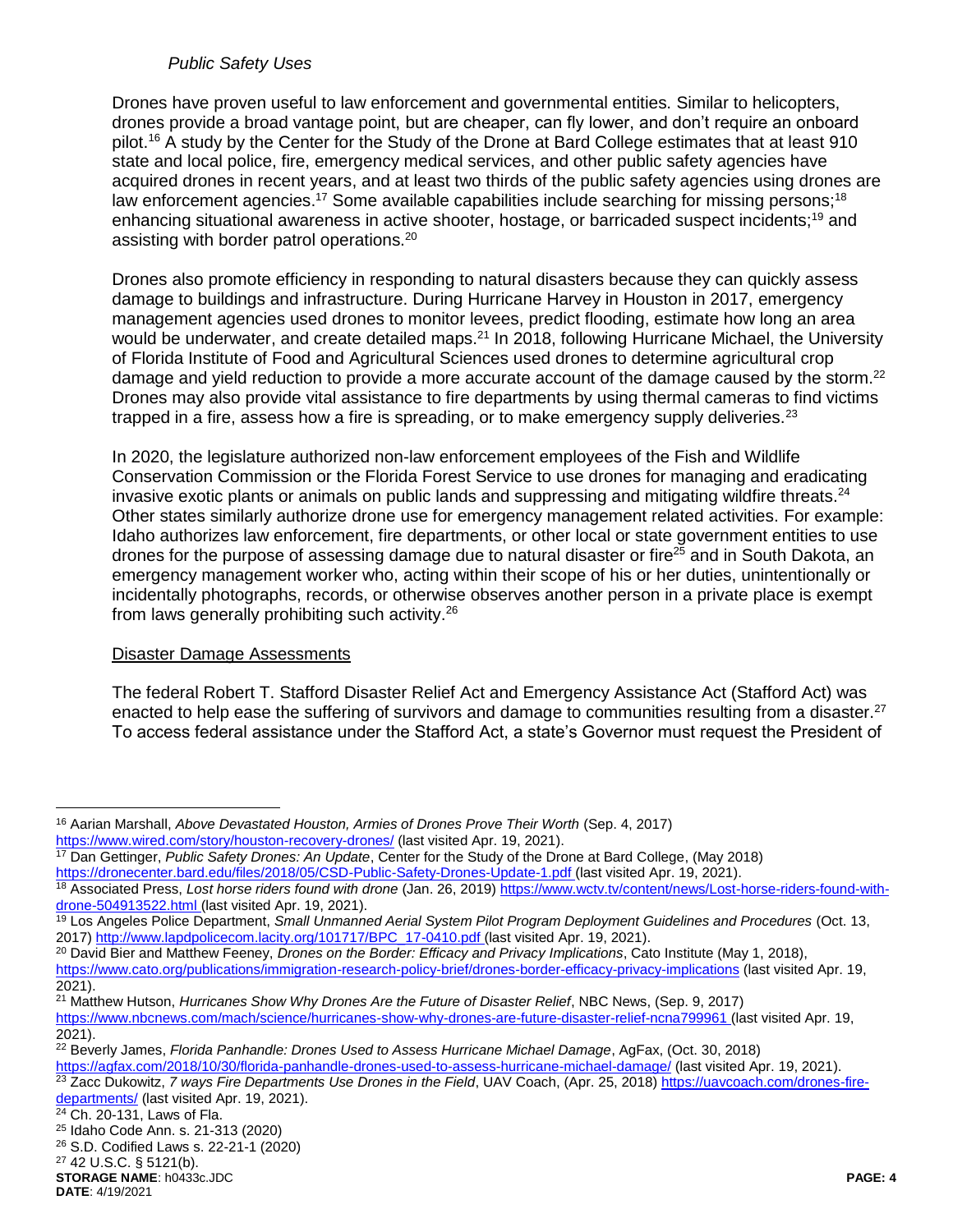the United States to issue a presidential disaster declaration.<sup>28</sup> There are two types of presidential disaster declarations: an emergency declaration and a major disaster declaration.

A Governor's request for:

- An emergency declaration must be based on a finding that the situation:
	- Is of such severity and magnitude that effective response is beyond state and affected local government capabilities; and
	- $\circ$  Requires supplementary federal emergency assistance to save lives and to protect property, public health and safety, or to lessen or avert the threat of a disaster.
- A major disaster declaration must be based upon a finding that:
	- o The situation is of such severity and magnitude that effective response is beyond state and affected local government capabilities; and
	- $\circ$  Federal assistance is necessary to supplement the efforts and available resources of state, local governments, disaster relief organizations, and insurance compensation for disaster-related losses.<sup>29</sup>

The Federal Emergency Management Agency (FEMA) obtains and verifies information accompanying a Governor's request for a presidential disaster declaration through a process requiring:<sup>30</sup>

- *Preassessment* A local government collects preliminary damage assessment (PDA) information within its jurisdiction and submits the information to the state.<sup>31</sup>
- *State* Verification PDA provided by the local government is verified by the state to ensure that it is complete and consistent with programmatic assessment criteria."<sup>32</sup>
- *Joint PDA* The Director of the State Emergency Management Agency<sup>33</sup> requests a joint PDA and state officials work jointly with FEMA officials on damage assessment field teams to validate the state's PDA information.<sup>34</sup>
- *Recommendation to the Governor* Once the Joint PDA is completed, the state's emergency managers review the validated information and make a recommendation to the Governor on whether a request for a presidential disaster declaration is necessary.<sup>35</sup>

A Governor must submit a request for a presidential disaster declaration through the FEMA Regional Administrator.<sup>36</sup> Once requested, the President may declare that an emergency or major disaster exists in a state or a region of a state.<sup>37</sup> When the President signs a disaster declaration, FEMA may begin allocating disaster assistance funds to the state or local government.

Obtaining a presidential disaster declaration may take a few hours to several weeks. The damage assessment required to accompany a presidential disaster declaration request depend on the capability of state and local jurisdictions to evaluate the affected area. Flood waters, obstructed roadways or access points, or generally unsafe conditions caused by the disaster often impede damage assessment teams from efficiently completing assessments. Using drones allows assessment team members to complete damage assessments more quickly while also reducing their potential exposure to hazardous environments.<sup>38</sup> Expediting the completion of damage assessments may allow a Governor to more quickly request a presidential disaster declaration, thereby authorizing federal disaster assistance for affected communities. Florida law does not currently authorize a state agency or political subdivision to use a drone for damage assessments.

 $\overline{a}$ 

<sup>34</sup> 44 C.F.R. § 206.33(b), F.S.

<sup>28</sup> Federal Emergency Management Agency, *How a Disaster Gets Declared*, (Nov. 25, 2020) [https://www.fema.gov/disasters/how](https://www.fema.gov/disasters/how-declared)[declared](https://www.fema.gov/disasters/how-declared) (last visited Apr. 19, 2021)

 $\frac{29}{29}$  *Id.* 

<sup>30</sup> 44 C.F.R. §§ 206.31-206.28

<sup>31</sup> 44 C.F.R. § 206.33(a)

<sup>32</sup> Federal Emergency Management Agency*, Preliminary Damage Assessment Guide* (May 1, 2020)

[https://www.fema.gov/sites/default/files/2020-07/fema\\_preliminary-disaster-assessment\\_guide.pdf](https://www.fema.gov/sites/default/files/2020-07/fema_preliminary-disaster-assessment_guide.pdf) (last visited Apr. 19, 2021).

<sup>33</sup> In Florida, this would be the Director of Emergency Management. S. 14.2016(1), F.S.

<sup>35</sup> *Supra* note 24.

<sup>36</sup> 44 C.F.R. §§ 206.35(a) and 206.36(a)

<sup>37</sup> 42 U.S.C. § 5191(a)

<sup>38</sup> Matt Parnofiello, *Drones Increasingly Get Ahead of Disaster Damage*, CDW, (Oct. 12, 2018)

**STORAGE NAME**: h0433c.JDC **PAGE: 5** <https://statetechmagazine.com/article/2018/10/drones-increasingly-get-ahead-disaster-damage> (last visited Apr. 19, 2021).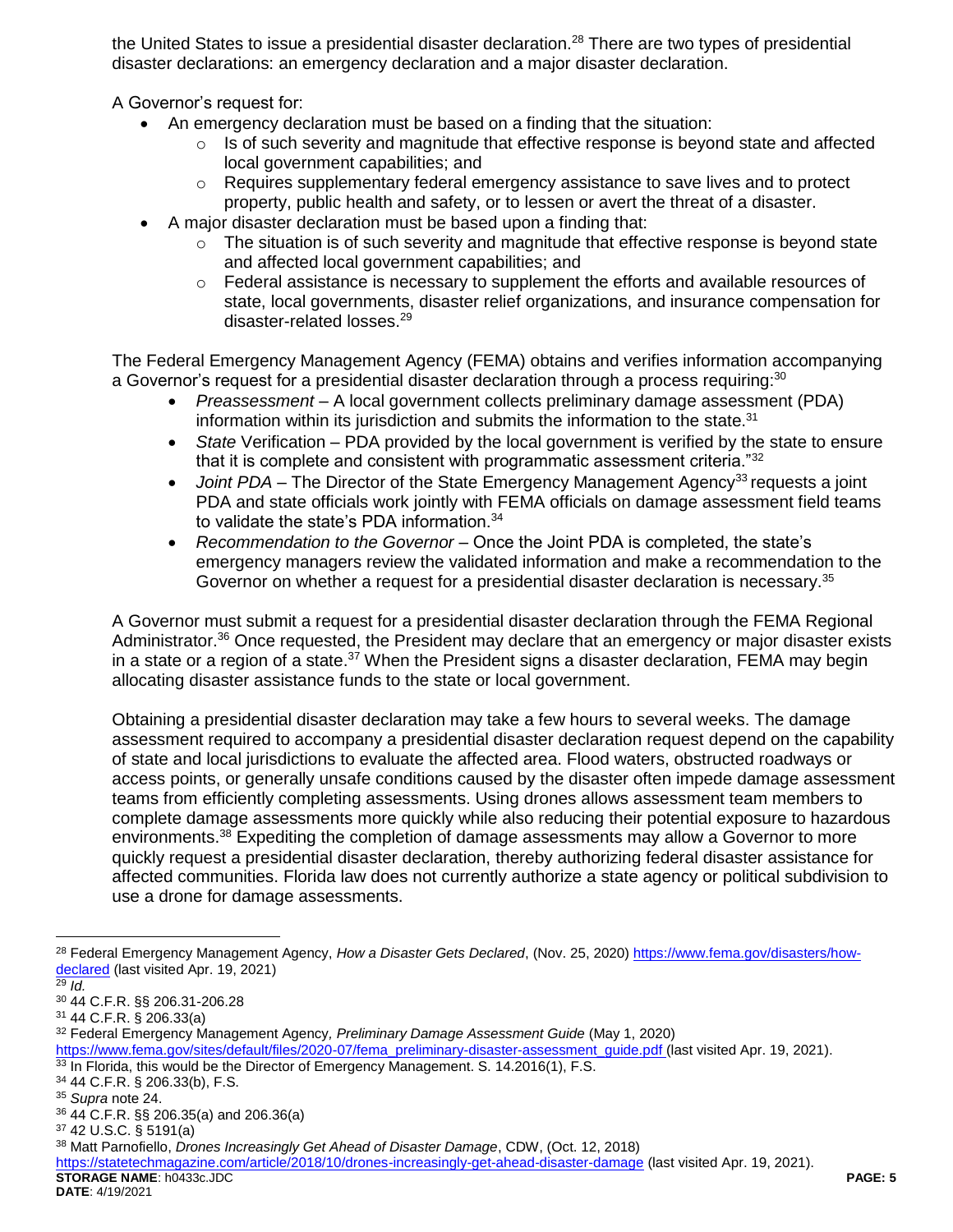### Drone Data Security

In 2017, the U.S. Army discontinued the use of drones manufacture by China-based Da Jiang Innovations (DJI), the world's largest supplier of drones, including all DJI drones and systems that use DJI components or software, alleging in a memo that the company shared critical infrastructure and law enforcement data with the Chinese government.<sup>39</sup> The U.S. Department of Defense (DOD) released a policy in May 2018, suspending the procurement and use of commercially available drones due to similar security concerns.<sup>40</sup> In May 2019, the U.S. Department of Homeland Security issued an alert that Chinese-made drones may be sending sensitive flight data to manufacturers in China, where the data may be accessed by the Chinese government because of the Chinese government's unusually harsh obligations on its citizens to support national intelligence activities. The alert warned that such drones may pose a potential risk to an organization's information because the Chinese-produced products contain components that can compromise data and share information on a server accessed beyond the company itself.<sup>41</sup>

In October 2019, the United States Department of the Interior (DOI) temporarily grounded all nonemergency drones in its fleet that were manufactured in China or that contained Chinese-made parts to conduct a review of the drone program's cybersecurity. In January 2020, DOI issued a further order grounding its entire fleet of drones due to continuing concerns that certain Chinese-made parts within the drones may be used for spying on sensitive information collected by the drones.<sup>42</sup> In January 2021, the U.S. General Services Administration announced the removal of all drones from its federal supply schedule, except those drones that are approved by the DOD Defense Innovation Unit<sup>43</sup> through its Blue sUAS Program,<sup>44, 45</sup> which comply with Section 848 of the National Defense Authorization Act for FY 2020 which prohibits operating or procuring unmanned aircraft systems manufactured in China.<sup>46</sup>

Florida does not currently regulate drones used by governmental agencies in any similar manner.

### **Effect of Proposed Changes**

CS/HB 433 amends s. 934.50, F.S., to create an additional exception to the general prohibition on drone surveillance by authorizing a state agency or political subdivision to use a drone to assess damage during a declared state of emergency resulting from a hurricane, flood, wildfire, or other natural disaster.

The bill protects the confidentiality, integrity, and availability of data collected, transmitted, and stored by governmental agency drones by requiring:

<sup>45</sup> The DIU began testing drones in November 2018, and after 18 months of research, released a list of five drones approved for use by federal agencies. Zacc Dukowitz, *Pentagon Releases List of 5 Government Approved Drones, Culmination of 18 Months of Research and Testing*, UAV Coach, (Aug. 27, 2020[\) https://uavcoach.com/diu-approved-drones/](https://uavcoach.com/diu-approved-drones/) (last visited Apr. 19, 2021).

<sup>46</sup> Press Release, *DEFENSE INNOVATION UNIT ANNOUNCES sUAS PRODUCT AVAILABILITY TO PROVIDE SECURE, CAPABLE SMALL UNMANNED AERIAL SYSTEMS FOR CRITICAL USES ACROSS THE GOVERNMENT: Culmination of an 18-Month Effort Will Spur Stronger U.S. Drone Industrial Base For Future Innovation U.S. Department of Defense*, (Aug. 20, 2020)

 $\overline{a}$ 

<sup>39</sup> Alwyn Scott, *U.S. Army halts use of Chinese-made drones over cyber concerns,* Reuters, (Aug. 4, 2017) [https://www.reuters.com/article/us-usa-army-drones/u-s-army-halts-use-of-chinese-made-drones-over-cyber-concerns](https://www.reuters.com/article/us-usa-army-drones/u-s-army-halts-use-of-chinese-made-drones-over-cyber-concerns-idUSKBN1AK2C0)[idUSKBN1AK2C0](https://www.reuters.com/article/us-usa-army-drones/u-s-army-halts-use-of-chinese-made-drones-over-cyber-concerns-idUSKBN1AK2C0) (last visited Apr. 19, 2021).

<sup>40</sup> Peter Navarro, *Peter Navarro: US responds to threat from Chinese drones – We're rebuilding American drone industry*, FOX News, (Dec. 28, 2019) <https://www.foxnews.com/opinion/peter-navarro-chinese-drones-american-skies> (last visited Apr. 19, 2021). <sup>41</sup> David Shortell, *DHS warns of 'strong concerns' that Chinese-made drones are stealing data*, CNN, (May 20, 2019)

<https://www.cnn.com/2019/05/20/politics/dhs-chinese-drone-warning> (last visited Apr. 19, 2021).

<sup>42</sup> Lisa Friedman and David McGabe, *Interior Dept. Grounds Its Drones Over Chinese Spying Fears*, The New York Times (Jan. 29, 2020[\) https://www.nytimes.com/2020/01/29/technology/interior-chinese-drones.html](https://www.nytimes.com/2020/01/29/technology/interior-chinese-drones.html) (last visited Apr. 19, 2021).

<sup>&</sup>lt;sup>43</sup> The Defense Innovation Unit (DIU) was started in August 2015 to rebuild the department's relationship with the commercial technology sector. As one of the first "experimental" innovation organizations, DIU connects its DOD partners with leading commercial technology companies. DIU is the only DOD organization focused exclusively on fielding and scaling commercial technology across the U.S. military at commercial speed. Defense Innovation Unit, *About*[, https://www.diu.mil/about](https://www.diu.mil/about) (last visited Apr. 19, 2021).

<sup>44</sup> U.S. General Services Administration: GSA Interact, *Removal of Drones from GSA Multiple Award Schedule Contracts*, (Jan. 12, 2021[\) https://interact.gsa.gov/blog/removal-drones-gsa-multiple-award-schedule-contracts](https://interact.gsa.gov/blog/removal-drones-gsa-multiple-award-schedule-contracts) (last visited Apr. 19, 2021).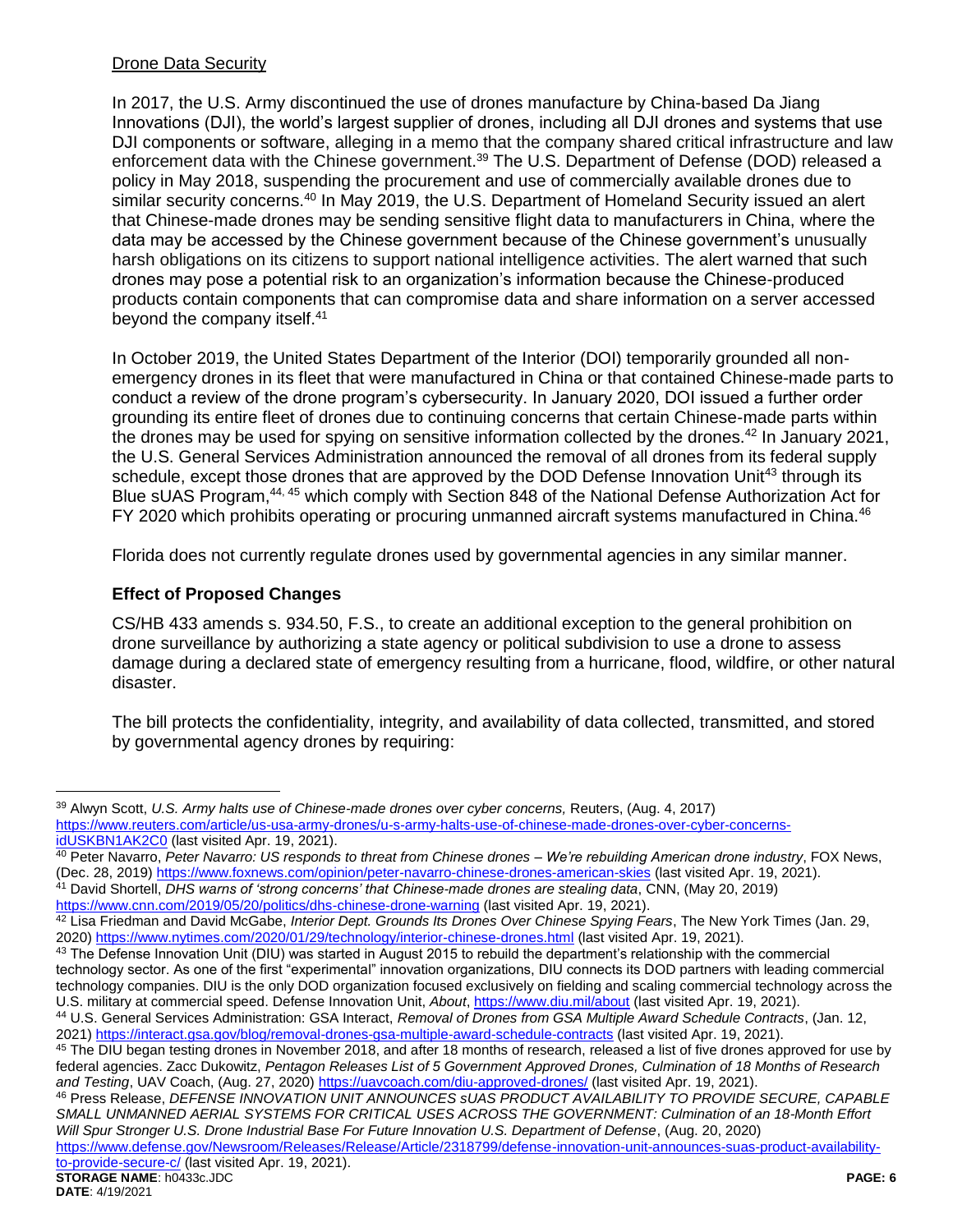- The Department of Management Services (DMS), in consultation with the State Chief Information Officer, to publish a list of approved drone manufacturers whose drones appropriately safeguard drone data, by January 1, 2022;
- A governmental agency using an unapproved drone to submit to DMS a comprehensive plan to discontinue the use of the drone by July 1, 2022, and to discontinue the use of any such drone, by January 1, 2023; and
- DMS to adopt rules establishing:
	- $\circ$  Requirements for a governmental agency's comprehensive plan to discontinue the use of an unapproved drone; and
	- $\circ$  Minimum security requirements for governmental agency drone use, consistent with federal guidance on drone security measures.

The bill authorizes DMS to consult with federal agencies to establish such security requirements.

Under the bill, a "governmental agency" includes any state, county, local, or municipal governmental entity or any unit of government created or established by law that uses a drone for any purpose.

The bill may allow state agencies and political subdivisions to improve efficiency by authorizing drone use to accomplish tasks personnel must currently perform manually or that must be performed by more costly manned aircrafts. By authorizing the state to consult federal guidance on drone cybersecurity, the bill may ensure that the data collected, transmitted, and stored by a governmental agency drone is not intercepted by any unauthorized entity.

As with any surveillance activity, governmental actors are bound by Fourth Amendment protections. Though the bill allows the government to use drones, the manner of use must comport with constitutional privacy protections.

The bill provides an effective date of July 1, 2021.

B. SECTION DIRECTORY:

**Section 1**: Amends section 934.50, F.S., relating to searches and seizures using a drone. **Section 2**: Reenacts section 330.41, F.S., relating to Unmanned Aircraft Systems Act. **Section 3**: Provides an effective date of July 1, 2021.

#### **II. FISCAL ANALYSIS & ECONOMIC IMPACT STATEMENT**

- A. FISCAL IMPACT ON STATE GOVERNMENT:
	- 1. Revenues:

None.

2. Expenditures:

Drones have proven to be more efficient than traditional on-the-ground or manned aircraft efforts in several public safety operations. Authorizing drone use for more purposes may reduce costs for state agencies performing these operations, such as the Florida Division of Emergency Management.

The bill may have an initial indeterminate negative fiscal impact on state government by requiring the use of certain drones to be discontinued, but may have an overall positive fiscal impact by increasing efficiency and reducing costs traditionally associated with damage assessments.

The bill may have an indeterminate negative fiscal impact on DMS by requiring DMS to perform a security analysis of drones to develop the required list of approved manufacturers.

B. FISCAL IMPACT ON LOCAL GOVERNMENTS: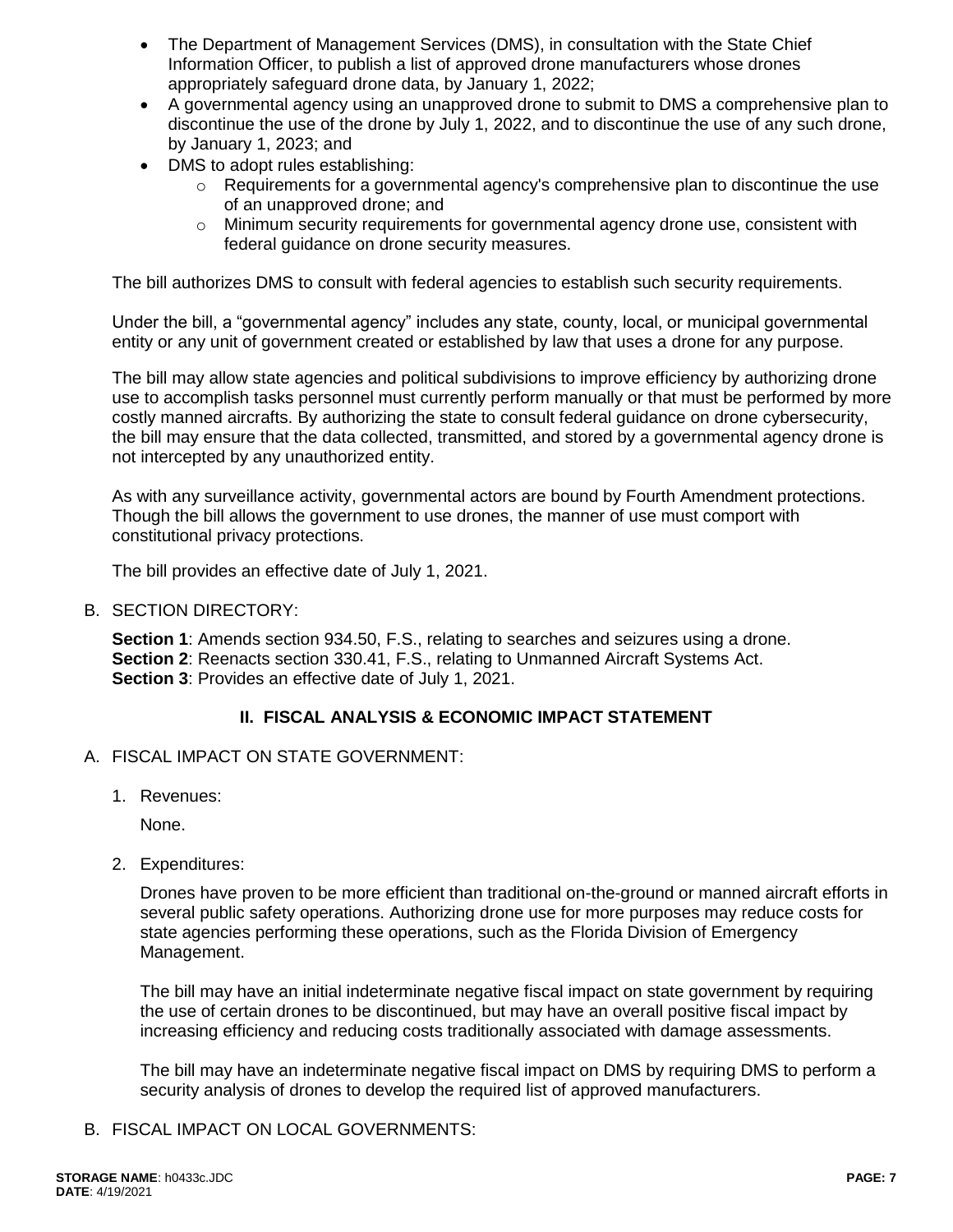1. Revenues:

None.

2. Expenditures:

Drones have proven to be more efficient than traditional on-the-ground or manned aircraft efforts in several public safety operations. Authorizing drone use for more purposes may reduce costs for local emergency management departments.

The bill may have an initial indeterminate negative fiscal impact on local government by requiring the use of certain drones to be discontinued, but may have an overall positive fiscal impact by increasing efficiency and reducing costs traditionally associated with damage assessments.

C. DIRECT ECONOMIC IMPACT ON PRIVATE SECTOR:

None.

D. FISCAL COMMENTS:

None.

# **III. COMMENTS**

# A. CONSTITUTIONAL ISSUES:

1. Applicability of Municipality/County Mandates Provision:

Not applicable. This bill does not appear to: require counties or municipalities to spend funds or take action requiring the expenditure of funds; reduce the authority that counties or municipalities have to raise revenues in the aggregate; or reduce the percentage of state tax shared with counties or municipalities.

3. Other:

## **Privacy**

Governmental action is subject to the requirements of the Fourth Amendment of the U.S. Constitution. Under Fourth Amendment jurisprudence, a search occurs whenever the government intrudes upon an area in which a person has a reasonable expectation of privacy. If there is no reasonable expectation of privacy in the area, Fourth Amendment protections do not apply. The bill authorizes a state agency or political subdivision to use a drone to assess damage from a natural disaster, commonly capturing images in areas accessible by and available to the public, and thus generally will not intrude into areas in which there is a reasonable expectation of privacy. However, if a state agency or political subdivision uses a drone in a manner that qualifies as a search because there is a reasonable expectation of privacy in the area, it must either secure a warrant or an exception to the warrant requirement must apply.

## **Preemption**

 $\overline{a}$ 

The regulation of the national airspace and the aircraft that occupy it is generally a federal matter.<sup>47</sup> However, courts have recognized that "laws traditionally related to state and local police power – including land use, zoning, privacy, trespass, and law enforcement operations – generally are not subject to federal regulation." Because the bill relates to these exceptions, it may not regulate an area exclusively regulated by the federal government.<sup>48</sup>

**STORAGE NAME**: h0433c.JDC **PAGE: 8 DATE**: 4/19/2021 <sup>47</sup> Congress has vested the FAA with authority to regulate the areas of airspace use, management and efficiency, air traffic control, safety, navigational facilities, and aircraft noise at its source. 49 U.S.C. §§ 40103, 44502, and 44701-44735. <sup>48</sup> *Skysign International, Inc. v. City and County of Honolulu*, 276 F.3d 1109, 1115 (9th Cir. 2002).